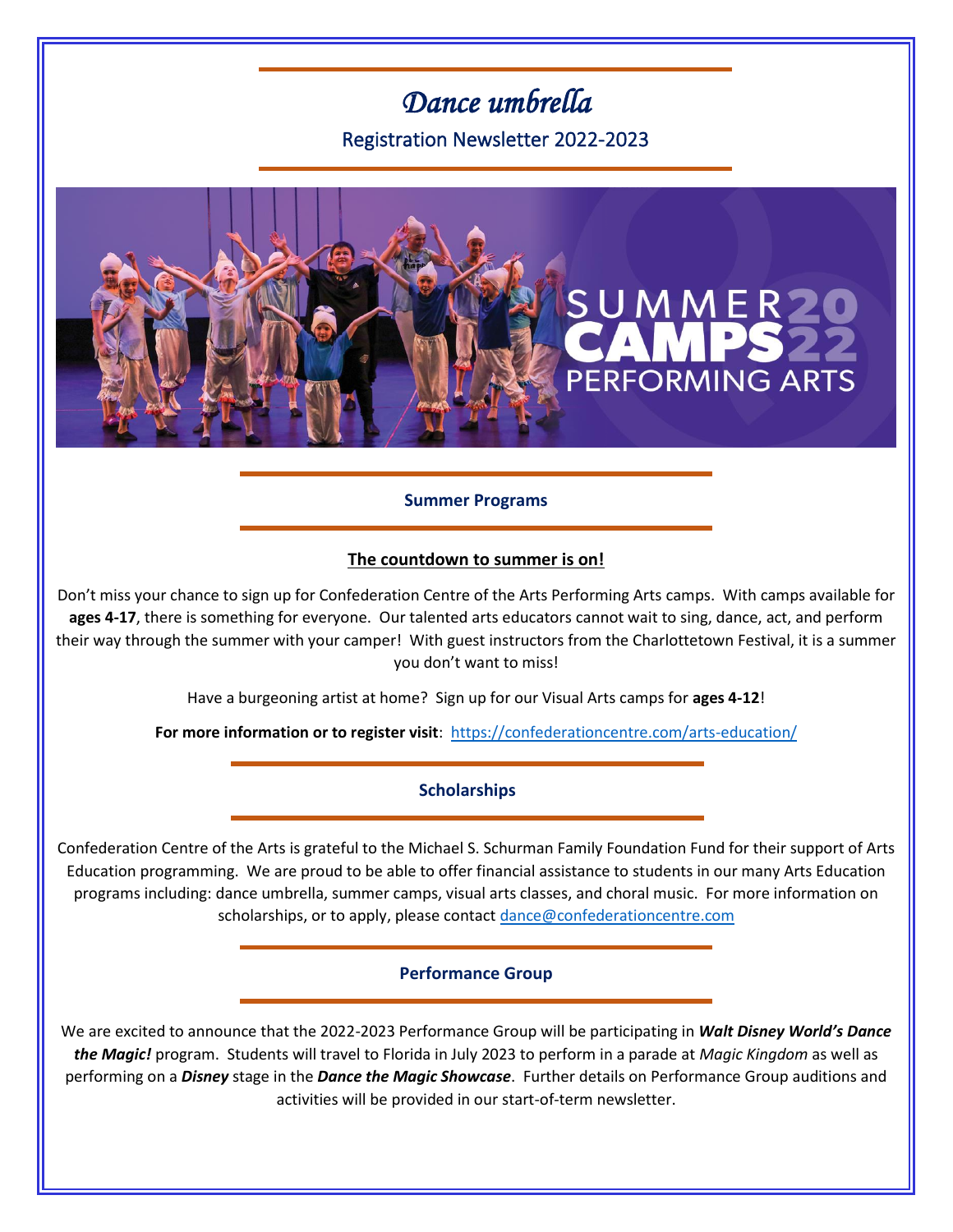## **New Class Offerings**

*For a complete list of our class offerings visit us online at<https://confederationcentre.com/arts-education/dance-umbrella/>*

#### **Acro**

We are excited to announce the expansion of our Acro dance offerings. Acro offers strength and flexibility training while students learn acrobatic tricks, enhancing their abilities in their technique classes. Junior Acro is for ages 9-12, and Senior Acro for ages 13+. Please note that students must take a technique class in either jazz, contemporary, or ballet to be eligible for Acro dance.

## **Inclusive Dance**

Inclusive Dance is a safe and welcoming space for dancers who may need additional accommodations due to cognitive, physical, or affective disabilities. This program allows students to explore dance and movement patterns at their own pace, while allowing their creativity to soar under the guidance of our trained educators and educational assistants. The Junior level is for ages 8-12 and the Senior level is for ages 13+. Inspired by the Boston Ballet's Adaptive Dance Program, Inclusive Dance is breaking down barriers to make dance accessible to students with disabilities.

## **My Parent & Me**

Do you have a toddler who can't stop dancing, but you're not sure if they're ready to attend a class by themselves? My Parent & Me welcomes children ages 18 months to 3 years and their parents to come explore dance together through songs, games, and stories. This is a great precursor to our Creative Movement program.

## **Contact Modern**

Contact Modern is a form of improvised dance that explores the body's relationship to itself and others through spontaneous communication, weight-sharing, touch, and movement awareness. Participants will learn techniques and movements with a partner that will give them the skills to participate in Contact Modern Jams and will enhance their artistry, intuition, and observation. Contact Modern is open to dancers of all levels, due to the amount of physical contact required in contact dance this class is recommended for participants ages 18+ or students in Senior or ITP levels who have parent/guardian permission. Participants are encouraged to register with a partner or to be prepared to partner with a peer from the class.

Please view the following Ted Talk for an example of contact improv:<https://www.youtube.com/watch?v=TbjUPAaqkPQ>

## **Workshop Series**

The Workshop Series offers training and education in supplementary dance topics ranging from nutrition, postsecondary advisement in the arts, choreography and more. A schedule will be released at the beginning of each term, the workshop series is a drop-in class at a cost of \$5.00 for dance umbrella students and \$10.00 for the island community.

## **Adult Classes**

Due to the increasing demand for our adult dance classes, we are now offering adult classes in ballet, jazz, contemporary, Dance for Health, and contact modern. Some previous movement experience in dance, tai-chi, yoga, gymnastics or other movement-based activities is an asset for ballet, jazz, and contemporary, while Dance for Health and contact modern are appropriate for all levels. Interested in taking a class, but aren't sure if your movement experience is sufficient? Contact us at [dance@confederationcentre.com](mailto:dance@confederationcentre.com) and we'll be happy to recommend you to the appropriate class!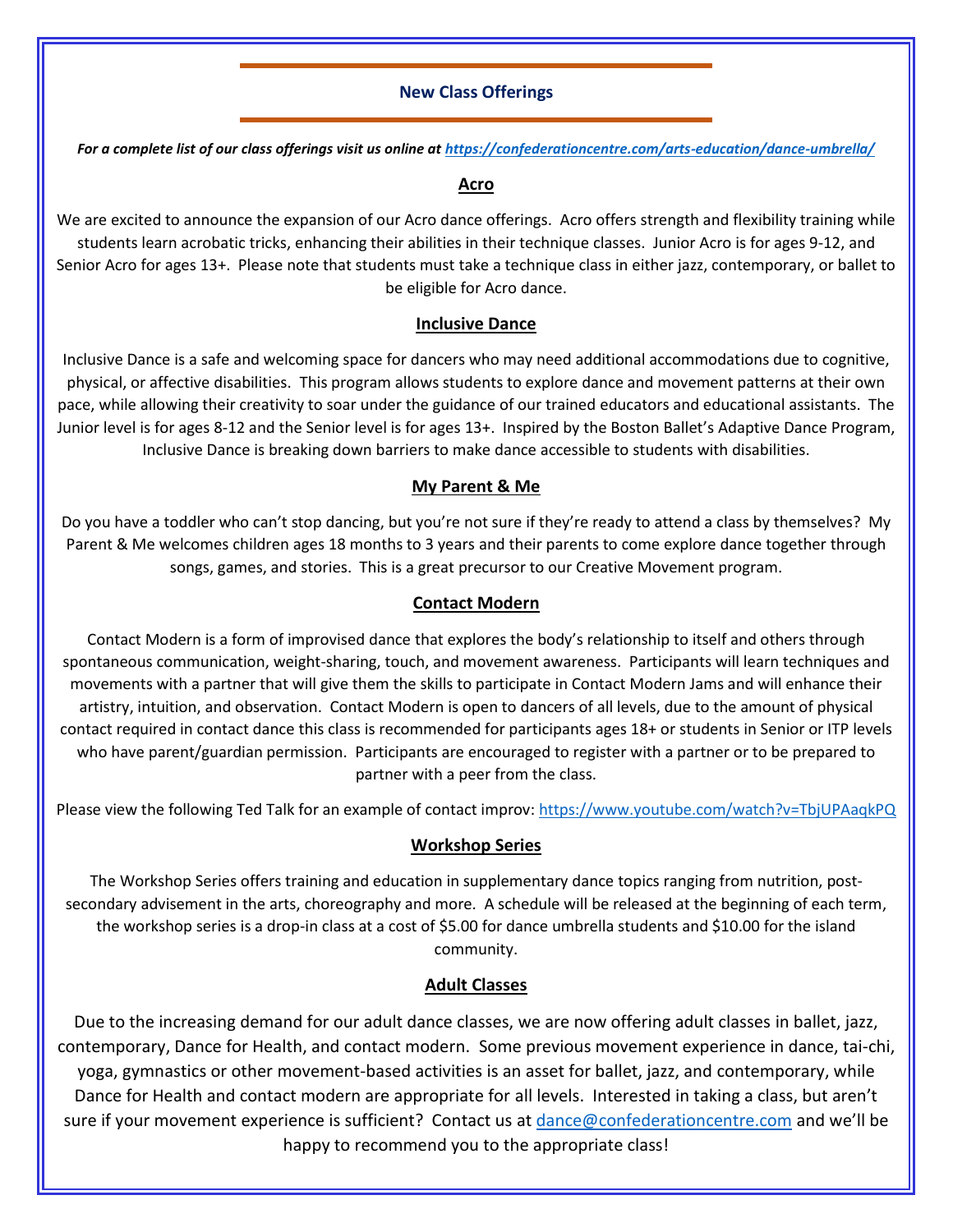## **Registration & Payment Info**

**Classes begin Monday, September 12. Classes are held at the Mawson Rehearsal Hall or Studio 2 in the Confederation Centre of the Arts (access through Richmond Street entrance), or the Mack Studio (corner of Great George and Grafton Street.)**

#### **REGISTRATION**

Is on a first-come, first-serve basis. To register, email [dance@confederationcentre.com](mailto:dance@confederationcentre.com) or send the registration through the mail to the address on the registration form (attention Callista Gilks) or leave it in the drop-box at the Richmond Street entrance of Confederation Centre. *Registration will not be guaranteed until payment has been received (in full, or with post-dated cheques or credit card authorization.)*

#### **ANNUAL PERFORMANCE**

The annual performance & rehearsals take place **Tuesday, May 2- Saturday, May 6, 2023**. Please note that CreativeMovement I will have an **in-studio presentation** on **Saturday, April 29** in lieu of participating in the on-stage performance.

| <b>Payment Plan:</b><br>due with<br>October 17,<br>March 6,<br>January 9, |              |          |           |          |
|---------------------------------------------------------------------------|--------------|----------|-----------|----------|
| <b>Total Due</b>                                                          | registration | 2023     | $2023***$ | 2023     |
| \$420.00                                                                  | \$115.00     | \$105.00 | \$115.00  | \$105.00 |
| \$760.00                                                                  | \$200.00     | \$190.00 | \$200.00  | \$190.00 |
| \$1040.00                                                                 | \$270.00     | \$260.00 | \$270.00  | \$260.00 |
| \$1320.00                                                                 | \$340.00     | \$330.00 | \$340.00  | \$330.00 |
| \$1600.00                                                                 | \$410.00     | \$400.00 | \$410.00  | \$400.00 |
| \$1880.00                                                                 | \$480.00     | \$470.00 | \$480.00  | \$470.00 |
| \$600.00                                                                  | \$160.00     | \$150.00 | \$160.00  | \$150.00 |
|                                                                           |              |          |           |          |

**\*Multiclass discounts apply to students or members of the same household taking more than one class per week. Students/households taking more than 3 classes per week should add \$280.00 per additional class (\$70.00 per payment)**

**\*\*Musical Theatre is not applicable for multiclass discounts**

**\*\*\*There is a \$10.00 costume fee added to the January term which aids in costume purchases and maintenance, students who are unable to participate in their end of term performance/open house will not be charged this fee.**

#### **METHOD OF PAYMENT**

Payment may be made with cash, cheque, Visa, Mastercard, or American Express. **For the payment plan, post-dated cheques or credit card authorization must be included with registration, or alternate arrangements made with our office.** Cheques must be dated as outlined in the table above and are payable to *Confederation Centre of the Arts.* A \$25.00 service fee will be charged for cheques returned by your financial institution.

**To use the payment plan, a non-refundable administration fee of \$10.00 is included in the first payment. Payment is due on or before the dates listed above. If payment is not up to date, the student cannot participate in class and may accrue interest of \$5.00 per week to overdue payments.**

#### **REFUNDS**

Refunds are available **up to October 4, 2022**, or if justified by a medical situation (a doctor's letter will be required.) The amount refunded will be equal to the amount paid minus the number of classes taken at a rate of \$15.00 per class. If a student chooses not to continue after the Christmas break, written notice (email okay) must be given to the Arts Education Administrator by **December 21, 2022**, and the third and fourth payments will not be processed. **It is the responsibility of the parent/participant to notify the office; otherwise, payments will be processed.**

#### **QUESTIONS?**

Please contact Callista Gilks, Arts Education Administrator, at 902-628-6134 [dance@confederationcentre.com.](mailto:dance@confederationcentre.com)